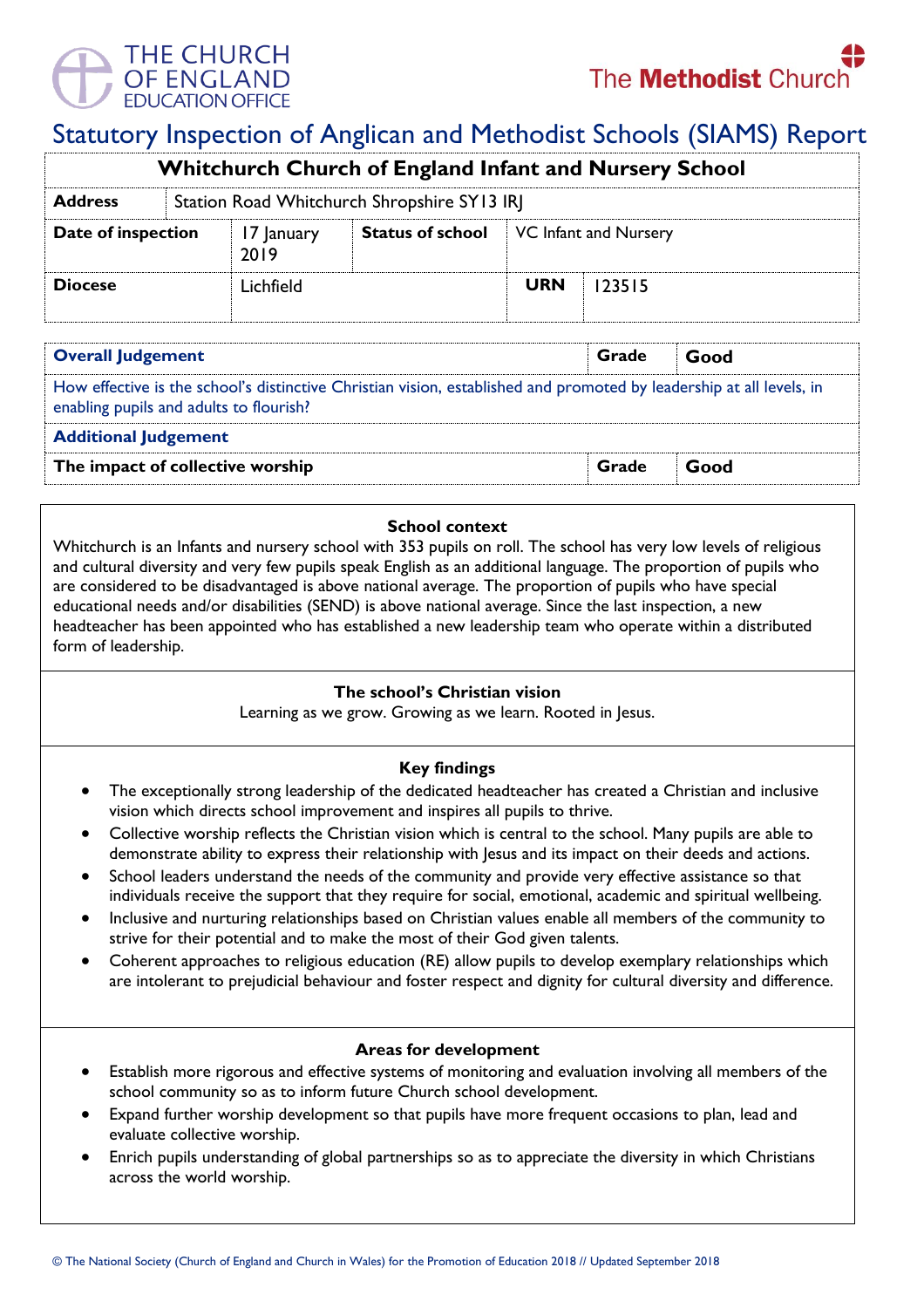# How effective is the school's distinctive Christian vision, established and promoted by leadership at all levels, in enabling pupils and adults to flourish?

# **Inspection findings**

Whitchurch is an inclusive school with a clear distinctive Christian vision which is based on embedded Christian values and practice. Together with an engaging leadership team, the dedicated headteacher ensures that the vision is being lived out by all leaders strategically and operationally. For example, the vision and values are effectively communicated in various forms, such as, the newsletter so that all associated with the school understand their importance. As a result, some members of the school community can articulate the Christian vision which is rooted in a biblical narrative. For example, one parent said, 'You can see this is a Church school by the way staff model the Christian values.' New ways of management are addressing the areas of development from the previous inspection. They are also strongly promoting the school's key priorities which are impacting positively upon the Church school experience for both pupils and adults to flourish. Partnerships with other schools and the diocese effectively support Church school improvement. Professional development equips staff with the skills and knowledge to fulfil their roles in a Church school. This supports succession planning, which is promoting leaders to have a deeper awareness and understanding of Church school education. Leaders have secured very effective leadership of RE and collective worship. Both have a high priority within the school and make substantial contribution to the school's Christian distinctiveness and performance. Governors play an active role in the rapid Church school improvement which is successfully driven by the headteacher. Self evaluation processes are in place for governors to evaluate the effectiveness as a Church school. However, this monitoring and evaluation is limited.

Creative curriculum planning is 'aspirational' and inclusive so that all pupils flourish to be the best that they can be. Underpinned by its Christian vision, the broad and balanced curriculum is enhanced with extra curriculum activities which widen pupils' horizons and life experiences. Early identification of learning and personal needs is quickly addressed so that pupils make good progress. Intervention strategies and nurture provision have a significant impact on pupils' learning and particularly those with specific learning challenges. For example, disadvantaged pupils are making good progress. Positive attitudes to learning are reinforced with activities for resilience and perseverance so that pupils feel well prepared for life. Exemplary work by the family support worker is pivotal in ensuring that the needs of families and individuals are quickly identified and met. For example, this is seen in improved attendance and parental engagement. A consistent approach to the learning environment meets the needs of all pupils' irrespective of academic, physical and social ability. Classrooms have reflection areas, which, when used, make a significant contribution to pupils' understanding and spiritual development. However, occasions for spirituality to be spontaneous across the curriculum are limited.

Pupils have a developing sense of justice and understanding of global deprivation. This is reflected in the support the school community gives to others through fundraising for local, national and international projects. Initiatives such as Share a Pencil Day encourage pupils to make a difference where injustices occur and to engage in social action. Indoor and outdoor resources, such as prayer areas, and Forest School are used to explore 'big questions' and provide valuable spiritual experiences. Visual images and artwork throughout the school foster cultural awareness of diversity and difference. A Cultural Diversity Day and celebration of festivals, such as Diwali, supports this understanding. This is particularly useful since the school is not a naturally diverse community. RE is exemplary in its contribution to Church school development through its impact upon pupils' personal development. The subject is enthusiastically led and provides support and encouragement to all staff. This is credited in the awarding of the RE Quality Mark Gold Award.

Inspired by the Christian vision, all school leaders work tirelessly so that pupils and adults can flourish and live well together. Relationships within and beyond the school are firmly rooted in Christian values which ensure that everyone is given the support, encouragement and opportunity to thrive. School Council initiatives provide space to effectively explore different points of view. Exemplary standards of behaviour are due to a well-disciplined school which focuses on Christian values. The wellbeing and mental health of all members of the school community is a key priority. School leaders are aware of the demands that they place upon staff and have in place measures to protect the wellbeing of the adults as well as the pupils. In order to achieve this, the school's vision is lived out in a practical way.

Underpinned by the Christian vision, all pupils are treated with dignity and respect as unique individuals to be nurtured and supported. As a result, pupils of all faith, backgrounds and abilities feel welcomed, loved and embraced, into a Christian community where they have a sense of belonging. Pupils are safe, happy and are proud of their school.

Collective worship is a much valued part of the school day. Using a biblical approach it has a focus on the teaching and person of Jesus Christ with a developing understanding of the Trinity. Careful planning supports the